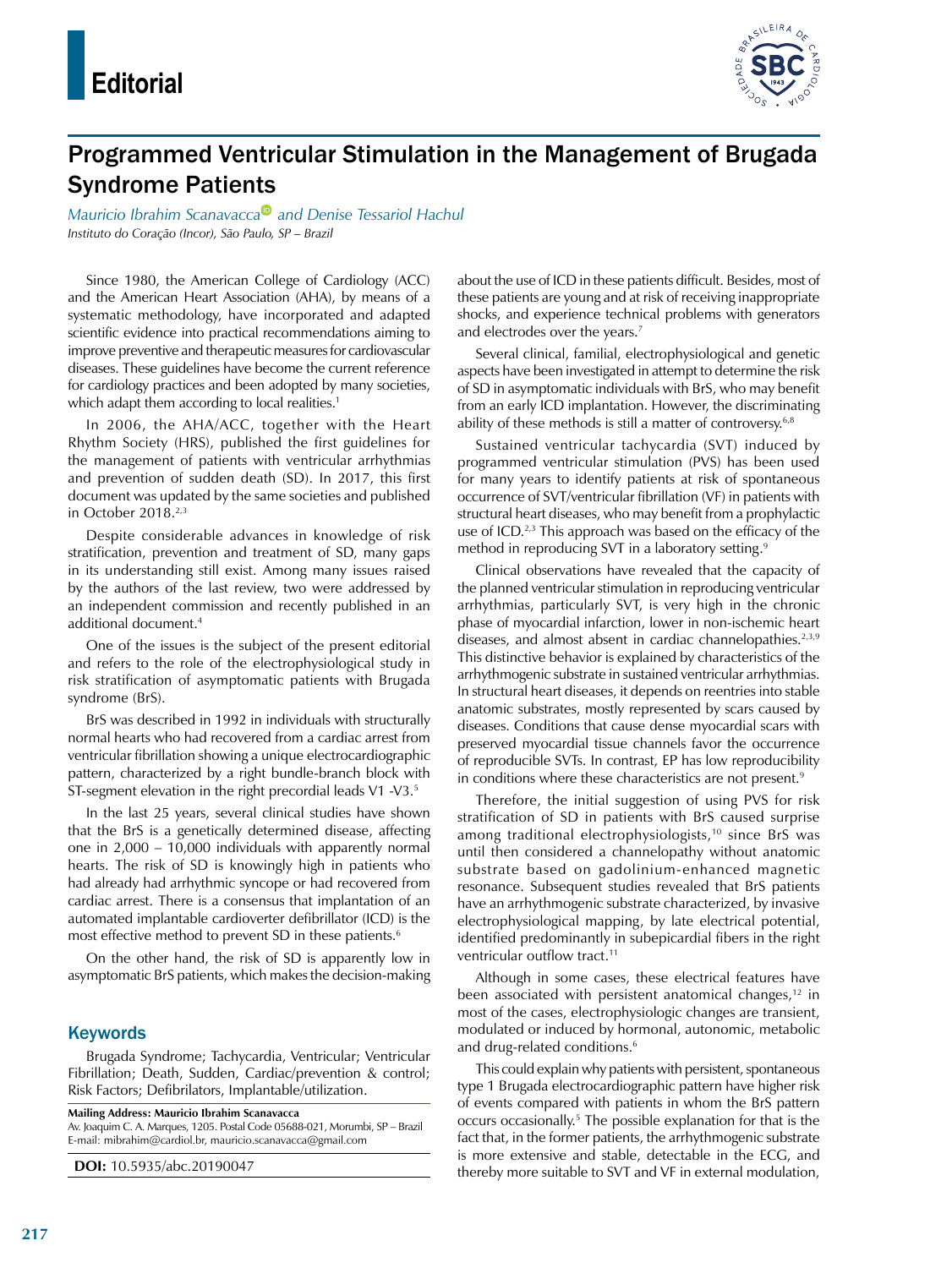whereas in the second condition, a milder substrate would be found, and hence the possibility of malignant arrhythmias would be lower, detected only in very special conditions. In this case, the substrate would be only identified by analysis of electrograms obtained from the epicardial surface or by infusion of potent sodium-channel blockers.

In line with this hypothesis, recent studies on radiofrequency catheter ablation of the subepicardial substrate in BrS have shown that the induction of SVT or VF is common in patients with spontaneous type 1 pattern; these arrhythmias became noninducible after ablation of the arrhythmogenic substrate with normalization of the typical pattern.<sup>11,13</sup> The extension of the BrS substrate at the moment of the ES could then explain the differences in the results reported in several clinical studies and current controversies.14

Therefore, patients with BrS recovered from cardiac arrest or patients with persistent type 1 electrocardiographic pattern would have a higher rate of induction of ventricular arrhythmias as compared with those without electrocardiographic manifestations. However, so far, there is not enough information regarding the EKG presentation at the time of the electrophysiological study.15

The first study to use programmed ventricular stimulation for screening of asymptomatic BrS patients for ICD implantation involved 252 patients; 116 of them had a history of syncope or had recovered from cardiac arrest, and 136 were asymptomatic at diagnosis. Polymorphic ventricular tachycardia or VF were induced in 130 (51%) patients. induction of ventricular arrhythmias was more frequent (73%) in sympomtatic than asymptomatic (33%) patients ( $p = 0.0001$ ). Spontaneous arrhythmic event occurred in 52 individuals (21%) in a mean follow-up of 34  $\pm$  months, 45 (39%) of 116 symptomatic patients and 7 (5%) of 136 asymptomatic patients. On the other hand, only 1 patient in 91 (1.1%) of the asymptomatic group presented spontaneous arrhythmic event when the ventricular pacing was negative.<sup>15</sup>

These data were corroborated by a second study by the same group, in which patients were followed for up to 20 years. Induction of SVT/VF in the ES had a sensitivity of 75% and specificity of 91.3% for spontaneous occurrence of malignant arrhythmias in asymptomatic patients. Despite the low positive predictive value (18.2%), the procedure had a negative predictive value of 98.3%.16

Clinical studies by other authors did not reproduce these findings, generating a debate that persists up to the present days. The PRELUDE was a multicenter prospective study including 273 asymptomatic patients. During the clinical follow-up, with a median of 34 months, there was no significant difference in the rates of events between patients with and without induced ventricular arrhythmias in the ES.17 In the FINGER BrS registry involving 654 asymptomatic patients, followed by 31.9 (14 to 54.4) months, there was a low rate of events (0.5%). Although this rate was higher in patients with induced ventricular arrhythmias in the ES, there was no statistical significance in the multivariate analysis.<sup>18</sup>

In the meta-analysis by Kusumoto et al., $<sup>2</sup>$  organized by</sup> the AHA/ACC/HRS, six studies on BrS patients were selected of a total of 236 titles retrieved from traditional databases. To minimize possible patient overlap, the primary analysis included five of six studies selected, with exclusion of one study conducted in the same institution. Of 1,138 patients included, SVT or sustained VF was induced in 390 (34.3%) with occurrence of major arrhythmic events (SVT, VF, cardiac MS or appropriate ICD therapy) in 13 (3.3%) patients, compared with 12 events (1.6%) in 748 patients without induced arrhythmia, resulting in an odds ratio (OR) of 2.3  $(95\%$ IC: 0.63-8.66; p = 0.2).

A second analysis included all six studies, with potential data duplication. Of 1,401 patients, 481 (34.2%) had SVT or VF induced in the ES. In patients with induced SVT/VF, there were 23 arrhythmic events (5.0%), whereas among those without SVT/VF induction, 14 events occurred (1.5%), resulting in an OR of 3.3 (95%Cl: 1.03–10.4;  $p = 0.04$ ).

Based on these data, the 2017 AHA/ACC/HRS guidelines issued a 2B recommendation with level of evidence B for indication of ES to asymptomatic BrS patients, using less aggressive ventricular stimulation protocols when performed (up to two extrastimulation). $<sup>2</sup>$ </sup>

In summary, these data do not establish the real role of SVT/VF induction in asymptomatic patients with BrS, probably due to the lack of homogeneity of samples and methods used in the studies. These data also indicate the need for prospective, multicenter studies involving a larger number of patients.

## References

- 1. Halperin JL, Levine GN, Al-Khatib SM, Birtcher KK, Bozkurt B, Brindis RG, et al. Further evolution of the ACC/AHA clinical practice guideline recommendation classification system: a report of the American College of Cardiology Foundation/American Heart Association Task Force on Clinical Practice Guidelines. J Am Coll Cardiol. 2016;67(13):1572-4.
- 2. European Heart Rhythm Association; Heart Rhythm Society, Zipes DP, Camm AJ, Borggrefe M, Buxton AE, et al. ACC/AHA/ESC 2006 guidelines for management of patients with ventricular arrhythmias and the prevention of sudden cardiac death: a report of the American College of Cardiology/ American Heart Association Task Force and the European Society of

Cardiology Committee for Practice Guidelines (Writing Committee to Develop Guidelines for Management of Patients With Ventricular Arrhythmias and the Prevention of Sudden Cardiac Death). J Am Coll Cardiol. 2006;48(5):e247-346.

3. Al-Khatib SM, Stevenson WG, Ackerman MJ, Bryant WJ, Callans DJ, Curtis AB, et al. 2017 AHA/ACC/HRS Guideline for Management of Patients With Ventricular Arrhythmias and the Prevention of Sudden Cardiac Death: A Report of the American College of Cardiology/American Heart Association Task Force on Clinical Practice Guidelines and the Heart Rhythm Society.. J Am Coll Cardiol. 2018;72(14):e91-220.